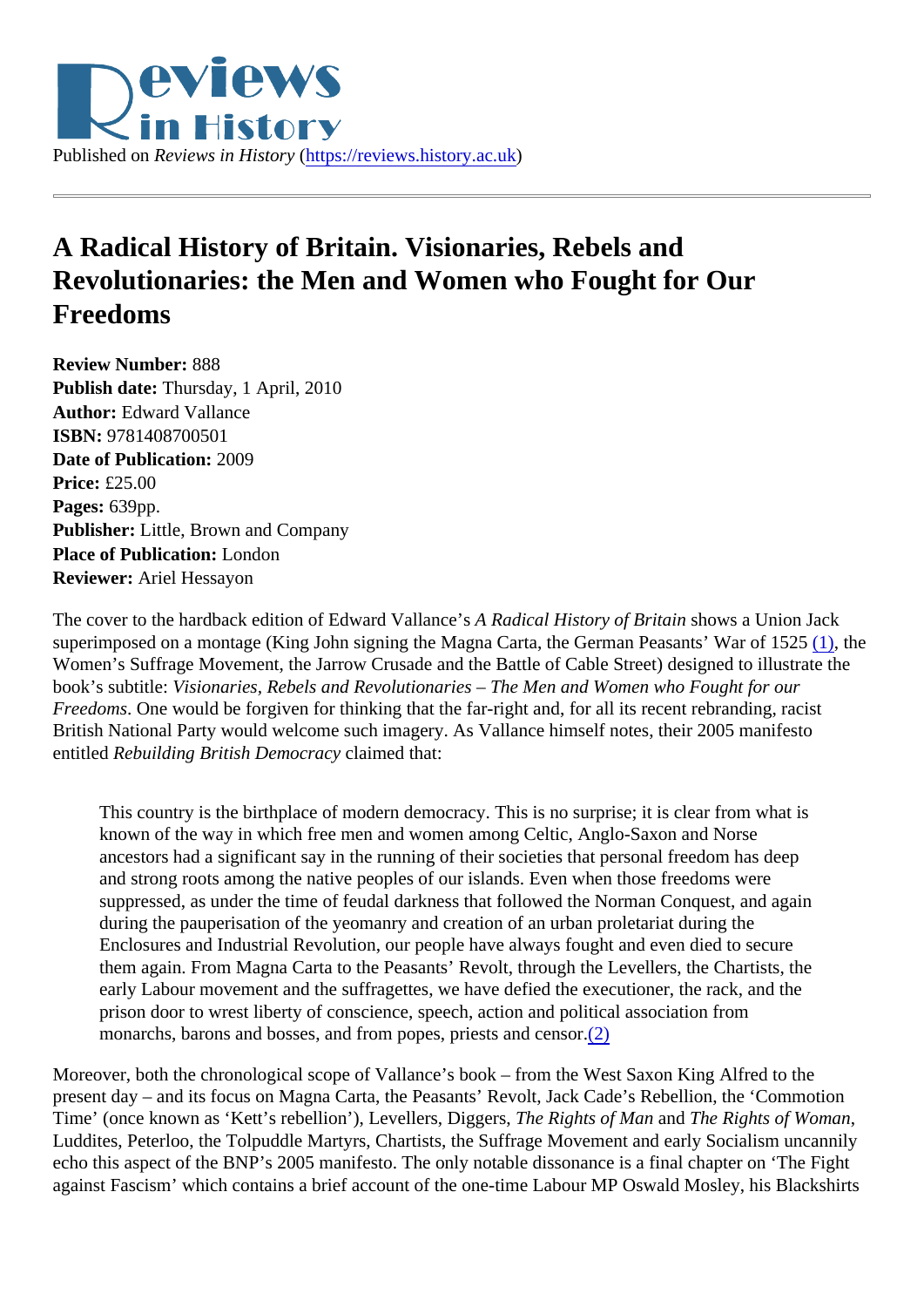<span id="page-1-0"></span>and the famous 'Battle of Cable Street' on 4 October 1936, which in Vallance's view sits, 'like the Jarrow "Crusade" ... rather uneasily within a history of the Labour movement' (pp. 535–6). As the dust-jacket declaims:

From medieval Runnymede to twentieth-century Jarrow, from King Alfred to George Orwell, by way of John Lilburne and Mary Wollstonecraft, a rich and colourful thread of radicalism runs through almost a thousand years of British history ... traces a national tendency towards revolution, irreverence and reform wherever it surfaces in all its variety ... unveils the British yeomen and preachers, millworkers, poets, miners and intellectuals who fought and died for religious freedom, universal suffrage, justice and liberty ... shows why, now more than ever, their heroic achievements must be recognised and celebrated.

Besides the disconcerting juxtaposition of Vallance's subtitle *The [British] Men and Women who Fought for our Freedoms* with the BNP's sloganeering 'our people have always fought and even died to secure [freedoms]', there are other arresting equivalences. Thus Vallance's insistence that the 'very limited nature of British liberty' is undermined by the 'untrammelled power of Parliament' together with his remedy to prevent 'further assaults by the government on civil liberties' – namely, 'some body of specially protected British constitutional law, incorporating the rights of the citizen' – sounds not just like a variation on the 'opportunistic' David Cameron (pp. 549–50), but also the BNP's 2005 manifesto:

The rights of British citizens ... must be set down in a formal Bill of Rights, the starting point for which should be those parts of Magna Carta and the Bill of Rights of 1689 which are still relevant to modern times.[\(3\)](#page-3-0)

Again, writing of the 'massive public demonstrations' and the 'millions who marched' against the 'illegal' Iraq War, Vallance's widely-shared uneasiness about the 'British Parliament's ability to ignore the will of the people' (pp. 43, 550, 552) resonates with the BNP's isolationist call to 'withdraw all British troops with immediate effect from Iraq'. Finally, having pointed out something well-known to historians – that the provisions of Magna Carta, both in its initial incarnation and subsequent versions, were mythologized and that for all its symbolism it 'guarantees very little' in a British legal context – Vallance declares that 'the political agency of the British people has been crucial to the defence and extension of our rights and freedoms'; 'fragile freedoms', what is more, that 'need to be jealously guarded if they are not to be encroached upon' (presumably a response to the counter-terrorism bill of 2008, with its provision to detain terrorist suspects without charge for forty-two days). So co-opting Percy Bysshe Shelley's anger after the Peterloo Massacre, Vallance ends with his belief in the British people's readiness to rise once again '"like lions after slumber"' and the ultimate 'lesson of Britain's radical history: the struggle for our freedom goes on' (pp. 43, 551–2). A call to arise and be doing which, it must be said, repeats the message of the BNP's 2005 manifesto:

Now our dearly-bought birthright of freedom is under mortal threat once more[.\(4\)](#page-3-0)

This is emphatically not to suggest that in constructing his notion of *A Radical History of Britain* Vallance has knowingly acted as a cheerleader for the BNP. All the same it is, as he recognizes, a malleable tradition. And hence one readily appropriated for political purposes by the Right as well as, more familiarly, the Left. Indeed, although the 19th-century witnessed the piecemeal rediscovery or recovery of what is now generally called British radicalism, that process was predominantly associated with two broadly left-wing historiographic trends. One was bourgeois and liberal, essentially concerned with tracing the growth of democratic and republican ideas in response to acute social and economic tensions. The other was Socialist and Marxist, likewise emphasizing secular class struggle but this time under the shadow of capitalism. While the former approach was promoted during the 20th century by certain North-American based scholars concerned with the development of individual liberties and constitutional restraints on the authoritarian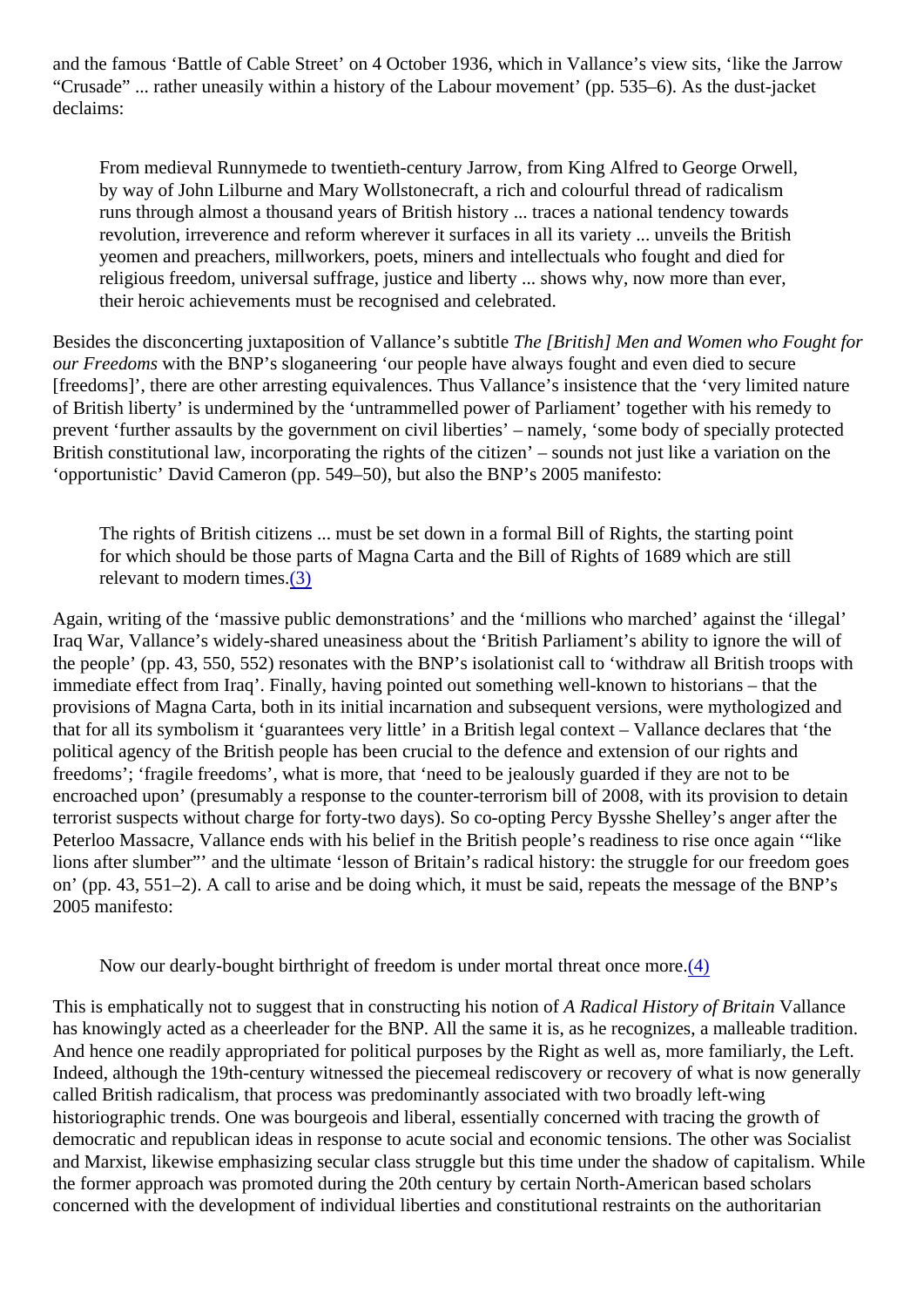<span id="page-2-0"></span>exercise of power, as well as the intellectual antecedents of the American Revolution, the latter became particularly associated with, among others, Protestant nonconformists, members of the Fabian Society and Communists. For it was one-time English members of the Communist Party and the briefly influential Historians' Group of the Communist Party such as Christopher Hill, Rodney Hilton, A. L. Morton and E. P. Thompson who were instrumental in creating a tradition of Marxist history in Britain that was severely critical of 'non-Marxist history and its reactionary implications'. Noted for its 'moral exhortation', their passionately debated agenda had an urgent tone because, as Hill remarked, 'History plays an important part in the battle of ideas today'. Furthermore, Hill underlined the political value of a Marxist approach, believing that it alone could 'restore to the English people part of their heritage of which they have been robbed'[.\(5\)](#page-3-0) Accordingly, while Morton penned *A People's History of England* (1938), Thompson *The Making of the English Working Class* (1963), and Hilton *Bond Men Made Free: Medieval Peasant Movements and the English Rising of 1381* (1973), Hill for his part turned from a doctrinaire Soviet-style class conflict explanation for a supposed 'English bourgeois revolution' during the mid-17th century to an extremely influential study of radical ideas entitled *The World Turned Upside Down. Radical Ideas During the English Revolution* (1972). Hill's subsequent essay 'From Lollards to Levellers' (1978) attempted to provide both a genealogy and ecology for 'lower-class' radicalism by exploring the continuity of radical ideas within an orally transmitted 'underground tradition'. The fruit of this largely co-operative venture was a partly fabricated – in the sense of both manufacture and invention – single, continuous English radical tradition spanning from the Peasants' Revolt of 1381 to the Chartists and beyond. Yet it appears that these histories also had another, self-serving, purpose as Glenn Burgess has recently suggested:

The core historical project lay in the relationship of present to past embedded in the recovering of a radical or revolutionary heritage that could make communism not an alien, foreign and unpatriotic implant into the green and pleasant lands of the sceptred isle but a suppressed native tradition.[\(6\)](#page-3-0)

Vallance too acknowledges the problematic nature of 'a British radical tradition', and is critical of what he sees as the 'historical continuum' presented in the 'great works' of Hill and Thompson; a 'continuum of radicalism' which 'arguably confused passing similarity with actual influence'. Nonetheless, contrary to what he identifies as the 'urgings of some conservative historians', Vallance insists that the idea of a British 'radical tradition' should not be abandoned (presumably this would have been a very different work had he heeded these unnamed conservative historians' advice). Instead, he defends it as 'viable and important' – as no 'mere fiction' – maintaining that many of the groups and individuals under discussion were 'undoubtedly "radical" within the context of their own time'. Vallance, moreover, claims that 'there *were* a number of important continuities between radical movements', that it was a 'variegated and ever-changing tradition' constantly 'reinvented' by a variety of different radical groups from generation to generation over the centuries to suit their own ends (pp. 12–18). All of which begs the obvious question: if Vallance's radical history of what is predominantly *England* – the wider British dimension of the title is largely absent until after the Napoleonic Wars – is in fact little more than a sequence of episodes in context sometimes connected only tenuously or in retrospect and separated until the beginning of the fourth part of his book by gaping chronological gulfs (1215, 1381, 1450, 1549, 1641–50, 1688–89, the 1760s), then what purpose does it serve?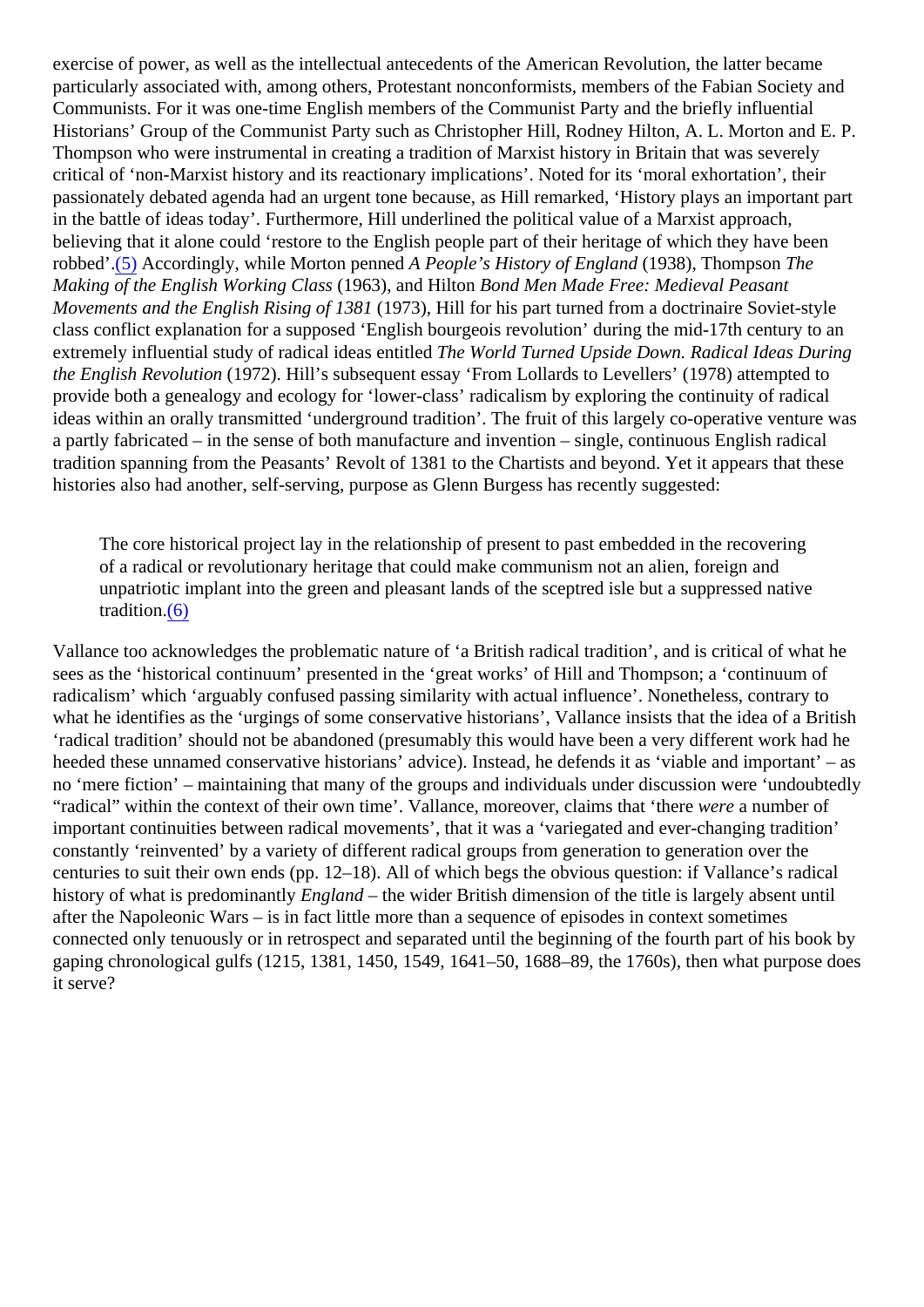<span id="page-3-0"></span>Clearly Vallance aspires to be taken seriously as a scholarly authority in this field, but this is a far from convincing performance. Indeed, given the distressingly anorexic bibliography of primary sources (a shade over two pages) and heavy dependence on secondary literature one could hardly expect *A Radical History of Britain* to be brimming with original research or fresh insights. And while Vallance has undeniable literary talent, far too often – notably in the second and third chapters of his book – he closely paraphrases, without acknowledgement, the single modern authority upon which he is relying, namely Alastair Dunn's *The Peasants' Revolt. England's failed Revolution of 1381* and I. M. W. Harvey's *Jack Cade's Rebellion of 1450*. (7) To illustrate the point, there are some examples in the [appendix](#page-4-0) to this review (a thorough investigation would probably reveal more).

Yet there is another purpose to Vallance's book: a political agenda. Located somewhere to the left of New Labour in *Guardian*, *New Statesman* and John Pilger reading territory (pp. 11, 38, 40–2, 430–1, 531, 551), displaying an evident if understandable distaste for Thatcherism (pp. 52, 228, 260), *A Radical History of Britain* is intended as a celebration of the British people's capacity for dissent and, when necessary, recourse to direct action in defending their liberties and securing new rights (pp. 11, 13, 18, 38–9, 119–21, 181, 201, 526–7). Nor to Vallance's mind is his narrative a record of heroic failure, but rather a testament to the achievements of British radicals and radical movements. Continuing in this vein, he is scathing of the heritage industry and its sanitisation of popular struggle – a condemnation he extends to 'the media's use of chocolate-box imagery' (pp. 430–1). Unlike the musician and lyricist Billy Bragg, whom he quotes approvingly, and his fellow left-wing artists and writers, Vallance appears to stop just short of seeking 'to "reclaim the flag" from the far right' – whether the Cross of St George or the Union Flag is unclear (p. 546). Although the Left has sometimes been accused of 'sentimentalism' (cf. pp. 126–7), even of romanticising its perceived radical inheritance – which before the nineteenth century did, more often than not, end in at least temporary defeat – there is a very serious issue at stake here. And that is the uses and value of public history.

As historians we have a collective responsibility to maintain the highest standards of scholarly rigour, especially when undertaking the challenging yet rewarding business of educating non-specialists. Furthermore, shaping aspects of the past to advance present-day political goals is a practice almost as old as the discipline itself. Anyone engaged in this enterprise, however, must take the greatest care not to legitimise the indefensible or give ammunition to dangerous extremists.

## **Notes**

- 1. I assume this was intended to illustrate English peasant rebellion. The image, however, is taken from the title-page of the anonymous *Handlung, Artickel und Instruction ... von allen Rotten und Hauffen der Bauren [Act, Articles and Instruction Concerning all Gangs and Mobs of Farmers] (1525). This contained the so-called Twelve Articles of the Swabian peasantry.*[Back to \(1\)](#page-0-0)
- 2. [http://news.bbc.co.uk/1/shared/bsp/hi/pdfs/BNP\\_uk\\_manifesto.pdf](http://news.bbc.co.uk/1/shared/bsp/hi/pdfs/BNP_uk_manifesto.pdf) [2]> [accessed 4 March 2010], and partly quoted on p. 547.[Back to \(2\)](#page-0-0)
- 3. ibid.[Back to \(3\)](#page-1-0)
- 4. ibid.[Back to \(4\)](#page-1-0)
- 5. E. Hobsbawm, 'The Historians' Group of the Communist Party', in *Rebels and their Causes. Essays in Honour of A. L. Morton*, ed. Maurice Cornforth (London, 1978), pp. 21–47; R. Samuel, 'British Marxist Historians, 1880–1980: Part One', *New Left Review*, 120 (1980), 52–5, 73–5; Alastair MacLachlan, *The Rise and Fall of Revolutionary England. An Essay on the Fabrication of Seventeenth-Century History* (Basingstoke, 1996), pp. 79–87, 101–21.[Back to \(5\)](#page-2-0)
- 6. G. Burgess, 'Introduction', in *English Radicalism, 1550–1850*, ed. Glenn Burgess and Matthew Festenstein (Cambridge, 2007), p. 4[.Back to \(6\)](#page-2-0)
- 7. Alastair Dunn, *The Peasants' Revolt. England's failed Revolution of 1381* (Stroud, 2004).Back to (7)
- 8. *The Peasants' Revolt of 1381*, ed. R.B. Dobson (1st edn., London, 1970).[Back to \(8\)](#page-4-0)
- 9. I. M. W. Harvey, *Jack Cade's Rebellion of 1450* (Oxford, 1991)[.Back to \(9\)](#page-6-0)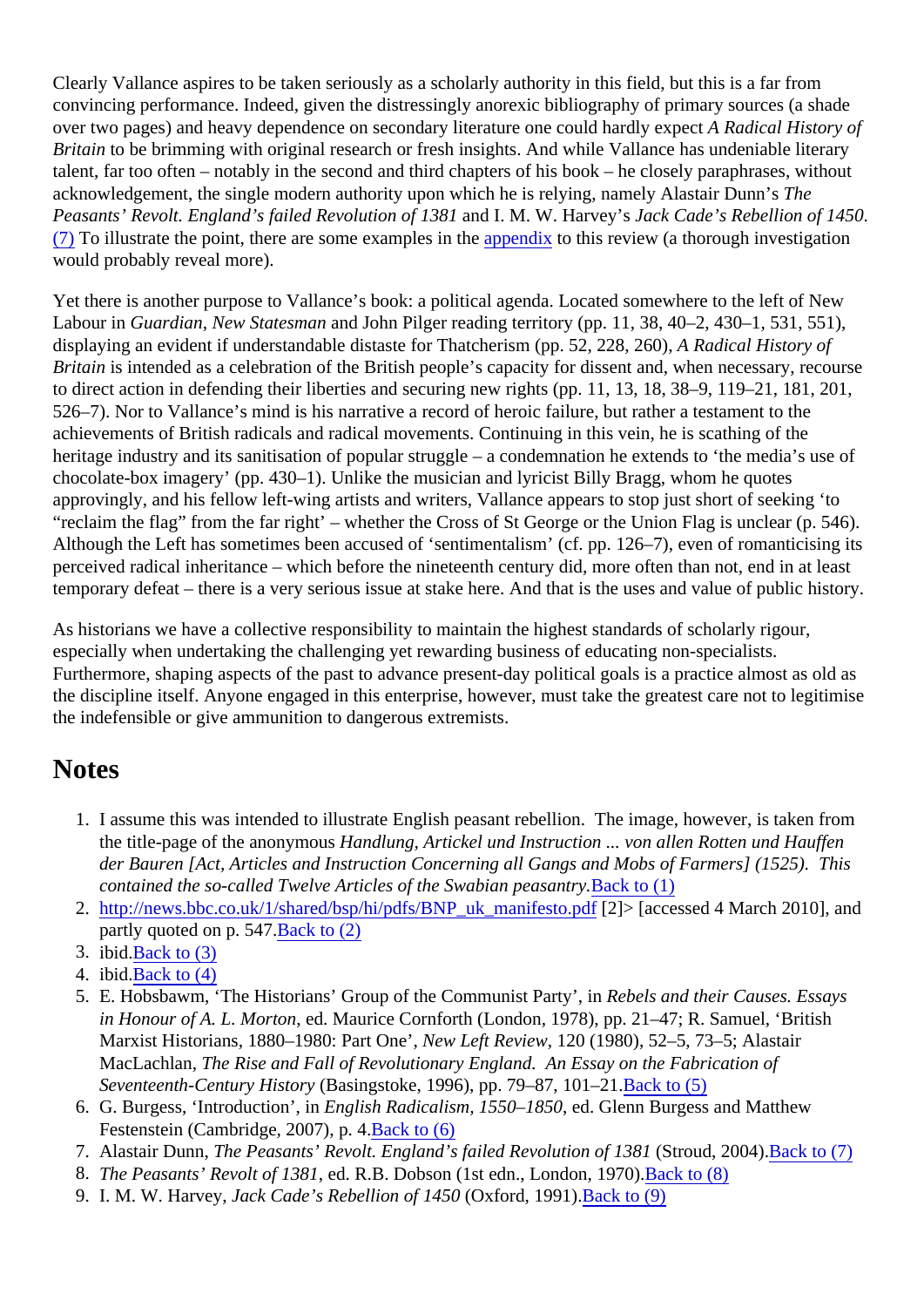<span id="page-4-0"></span>10. M. Mate, 'The economic and social roots of medieval popular rebellion: Sussex in 1450 to 1451', *Economic History Review*, 45 (1992), 661–76, at 672[.Back to \(10\)](#page-6-0)

## **Appendix**

the fatal blows were struck by a royal esquire, Ralph Standish, who ran him through, repeatedly, with a sword ... Tyler still had the strength to remount his horse, and he managed to ride a few paces towards his followers, before collapsing again.

[Dunn, p. 133.]

the mortal blows were landed ... by a royal esquire, Ralph Standish, who ran Tyler through repeatedly with his sword. Tyler nonetheless struggled back on to his horse and managed to ride a few paces back to his own supporters before collapsing.

[Vallance, p. 70, with no note; all Vallance's references to Dunn have ceased by this point, and his next four references (notes 32, 33, 34, 35) are to R. B. Dobson's *The Peasants' Revolt of 1381*[.\(8\)](#page-3-0)]

he was soon dragged back to Smithfield, where he was beheaded. But, given the severity of the wounds that he had already sustained, Tyler may well have been dead by the time he was brought back to Smithfield. In a grisly display, Tyler's severed head was placed on a pole, and paraded before the rebels.

[Dunn, p. 133.]

... dragged him back to Smithfield, where he was beheaded. By this point, given the severity of his earlier injuries, he may well already have been dead. His severed head was put on a pole and paraded in front of the remaining rebels.

[Vallance, p. 70, with no note.]

At some point on 16 or 17 June Richard II's order countermanding the charter ... reached St Albans ... The new charter placed the Abbey and its buildings under his protection, and threatened grave punishment against any who inflicted any damage.

[Dunn, p. 146.]

At some point on 16/17 June, Richard's order countermanding his earlier charter concessions reached St Albans. This counter-charter protected the Abbey and its buildings and threatened dire punishment to any who challenged it.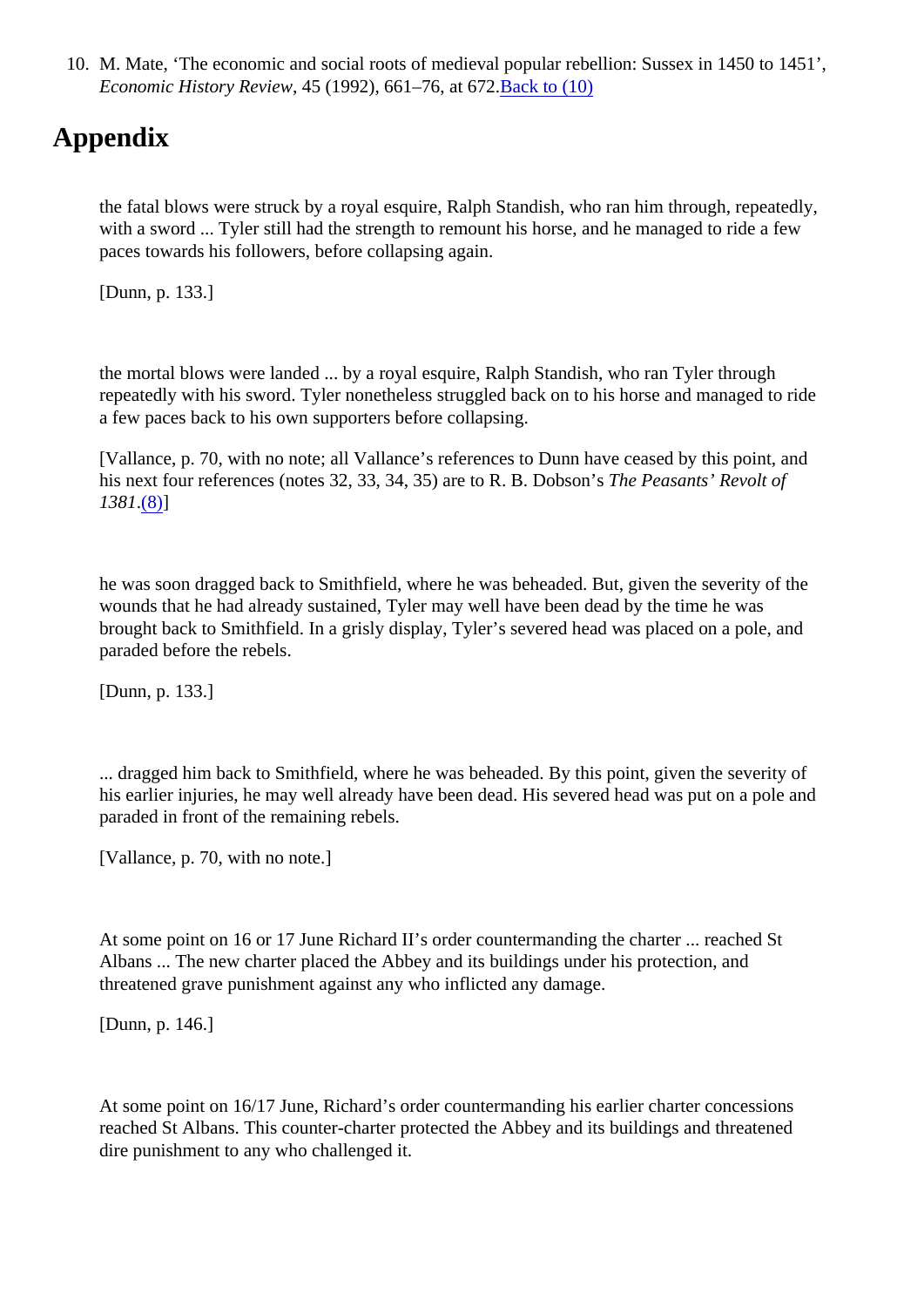[Vallance, p. 71, with no note.]

The ghoulish sense of humour of the Suffolk rebels was indulged ... who made the head of Cavendish confess into the ear of Cambridge, and then the two exchanged kisses.

[Dunn, p. 154.]

The Suffolk rebels displayed a ghoulish sense of humour, first making the head of Cavendish appear to confess its sins to Prior John Cambridge, then making the two exchange kisses.

[Vallance, p. 72, with no note.]

On 17 June ... an expedition of twelve horsemen and twenty-five archers set out from London for Kent under the leadership of the King's elder half-brother, Thomas Holand, Earl of Kent, and Sir Thomas Trivet.

[Dunn, p. 169.]

On the 17th, an expedition of twelve horsemen and twenty-five archers was sent from London to Kent under the leadership of the King's half-brother Thomas Holland, Earl of Kent, and Sir Thomas Trivet.

[Vallance, p. 75, with no note.]

Ball was sentenced to be drawn, hanged and quartered, and the execution was carried out in the King's presence on the following day ... His remains ... were quartered and sent to the four corners of the kingdom.

[Dunn, p. 174.]

John Ball was ... sentenced to be hanged, drawn and quartered. The execution was carried out the following day and his remains were sent to the four corners of the kingdom.

[Vallance, p. 76, with no note.]

[Stephen Slegge] and Robert Est, a gentleman from Maidstone, together with a great gang, allegedly 200 strong, broke into the close of Edward Neville, Lord Abergavenny, at Singlewell, two miles south of Gravesend, looted his granary, and assaulted his servants.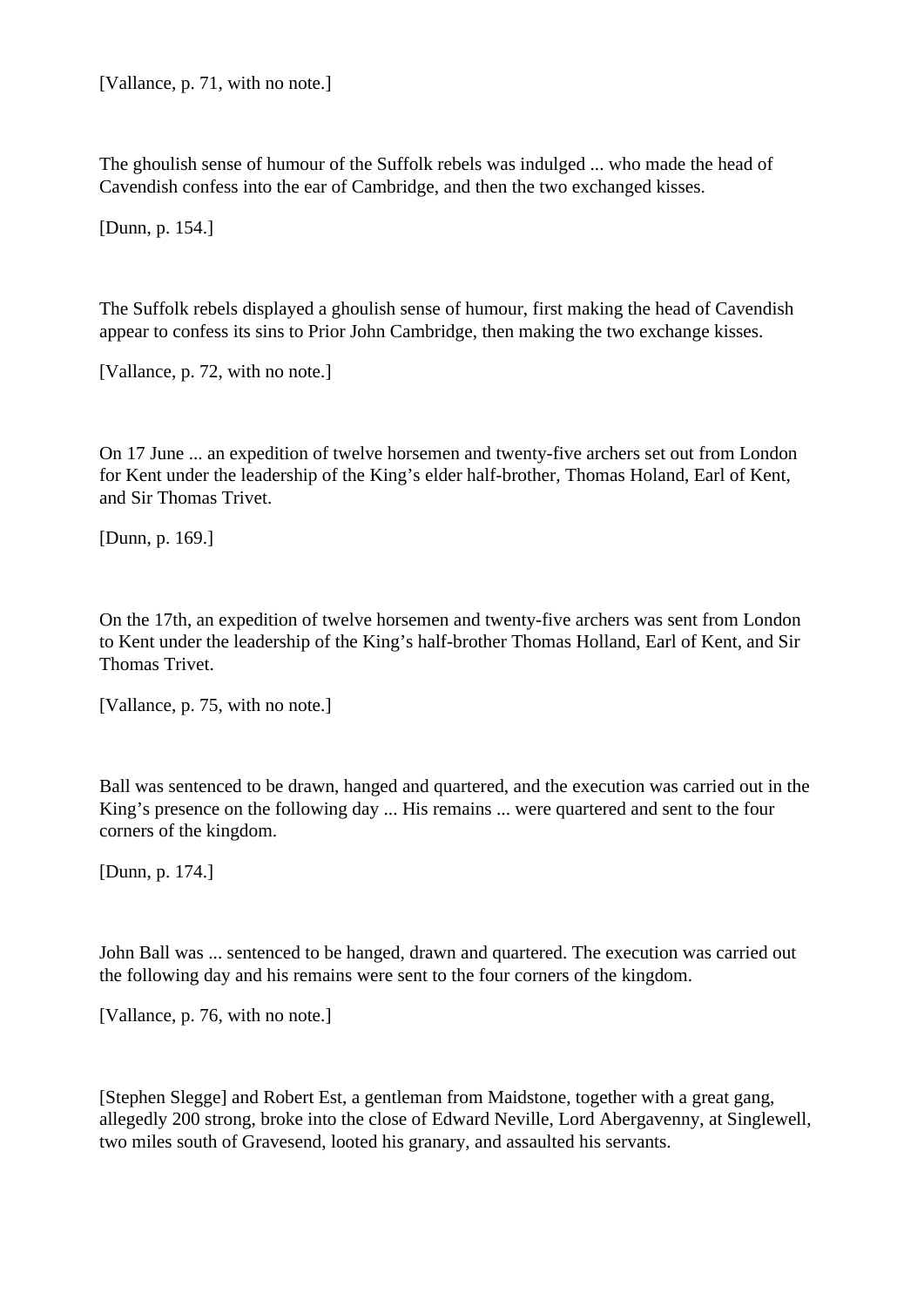<span id="page-6-0"></span>... with Robert Est, a gentleman from Maidstone, and a gang of some two hundred men he broke into the close of Edward Neville, Lord Abergavenny, at Singlewell, two miles south of Gravesend. They looted his granary and assaulted his servants.

[Vallance, p. 82, with no note; while Vallance's previous note (note 4) cites Harvey, pp. 29–30, his next note (note 5) on p. 86 is to M. Mate's 'The economic and social roots of medieval popular rebellion: Sussex in 1450 to1451'.[\(10\)](#page-4-0)

During the 1440s, then, both Norfolk and Suffolk were in the grip of adherents of the duke of Suffolk.

[Harvey, p. 44.]

By the 1440s, the counties of both Norfolk and Suffolk were in the grip of adherents of the Duke of Suffolk...

[Vallance, p. 82, with no note; the next note on p. 86 refers to Mate, 'The economic and social roots of medieval popular rebellion'.]

The notorious Sir Thomas Tuddenham of Oxburgh acted as MP for Suffolk in 1431 and thenceforward for Norfolk in three parliaments...

[Harvey, p. 45.]

The notorious Tuddenham of Oxburgh acted as MP for Suffolk in 1431 and, from then on, for Norfolk in three parliaments...

[Vallance, pp. 82–83, with no note; the next note on p. 86 refers to Mate, 'The economic and social roots of medieval popular rebellion'.]

Perhaps the best-recorded example of his heavy-handed use of force comes in January 1449 when he and Lord Moleyns backed and incited the attack and seizure by a large gang comprising several hundred armed men of John Paston's manor at Gresham, smashing gates and doors, rifling possessions in the house; and, with the manor taken, combing the countryside in pursuit of Paston's friends, tenants, and servants through houses and barns, stabbing into sheaves and straw after their quarry. Poor tenants of the manor were intimidated into making false plaints in the hundred courts against these associates of Paston who naturally dared not appear in public to defend themselves in court, nor could they even obtain copies of the plaints to answer them by law because the keeper of the court was in league with Lord Moleyns and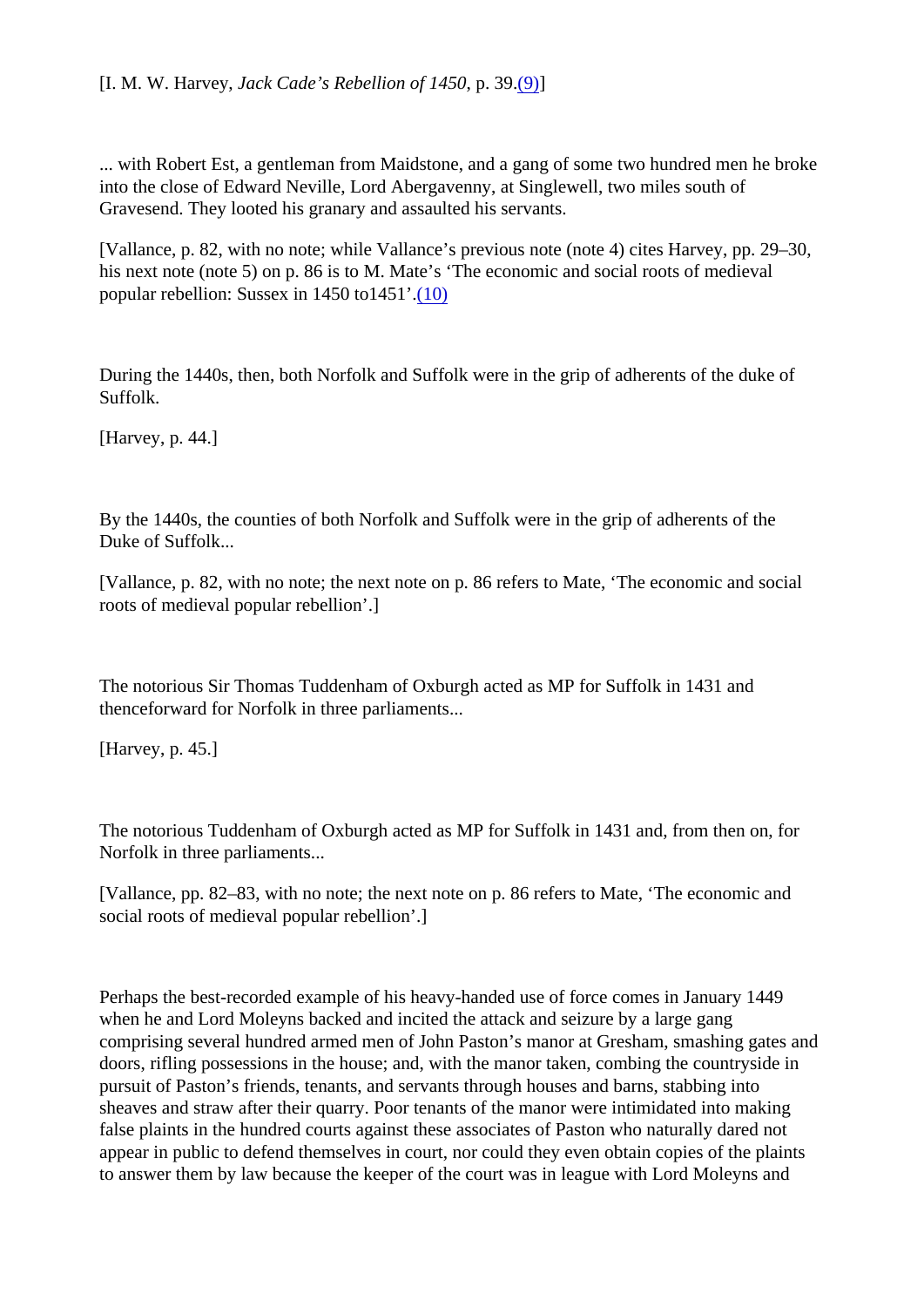Tuddenham.

[Harvey, p. 47.]

The most infamous example of his methods came in January 1449. Heydon and Lord Moleyns, Bishop of Chichester, backed by a large gang comprising several hundred armed men, incited the attack and seizure of John Paston's manor at Gresham in Norfolk. Heydon's men smashed gates and doors, rifled through Paston's possessions and, with the manor taken, combed the countryside, pursuing his friends, tenants and servants in and out of houses and barns, ruthlessly stabbing at sheaves and straw after their quarry. Poor tenants of the manor were intimidated into making false complaints in the hundred courts against these associates of Paston, who naturally did not appear in public to defend themselves in court. Nor could they even obtain copies of the complaints so as to answer them by law, because the keeper of the court was also in league with Moleyns and Tuddenham.

[Vallance, p. 83, with no note; the next note on p. 86 refers to Mate, 'The economic and social roots of medieval popular rebellion'.]

They marshalled themselves into some kind of military array, appointing captains to order their ranks. These leaders hid their identities behind such names as 'King of the Fairies', 'Queen of the Fairies', and 'Robin Hood', a trick used by poachers. Thomas Cheyne, the captain in chief, went under the name of 'the hermit Blewbeard'.

[Harvey, p. 65]

They organised themselves into a military-style array and appointed captains under various pseudonyms – 'King of the Fairies', 'Queen of the Fairies' and 'Robin Hood' – a trick ... that rebels had also employed in 1381. Thomas Cheyne himself went under the name 'the hermit of Blewbeard'.

[Vallance, p. 85, with no note; the next note on p. 86 refers to Mate, 'The economic and social roots of medieval popular rebellion'.]

Cheyne was captured with the aid of some of the citizens of Canterbury on Saturday, 31 January, just a week after the rising had begun ... [he] was sent to Westminster to be judged and was subsequently hanged, drawn, and quartered at Tyburn ... His head was sent to London Bridge and his quarters were distributed between London, Norwich, and two of the Cinque Ports; although not without some difficulty, since no one was willing for fear of their lives to take on themselves the job of transporting the dismembered corpse to its several destinations

[Harvey, *Jack Cade's Rebellion of 1450*, pp. 65–66]

Cheyne was finally captured with the aid of the citizens of Canterbury on Saturday 31 January, just a week after the rising had begun. He was taken to Westminster to be judged and was then